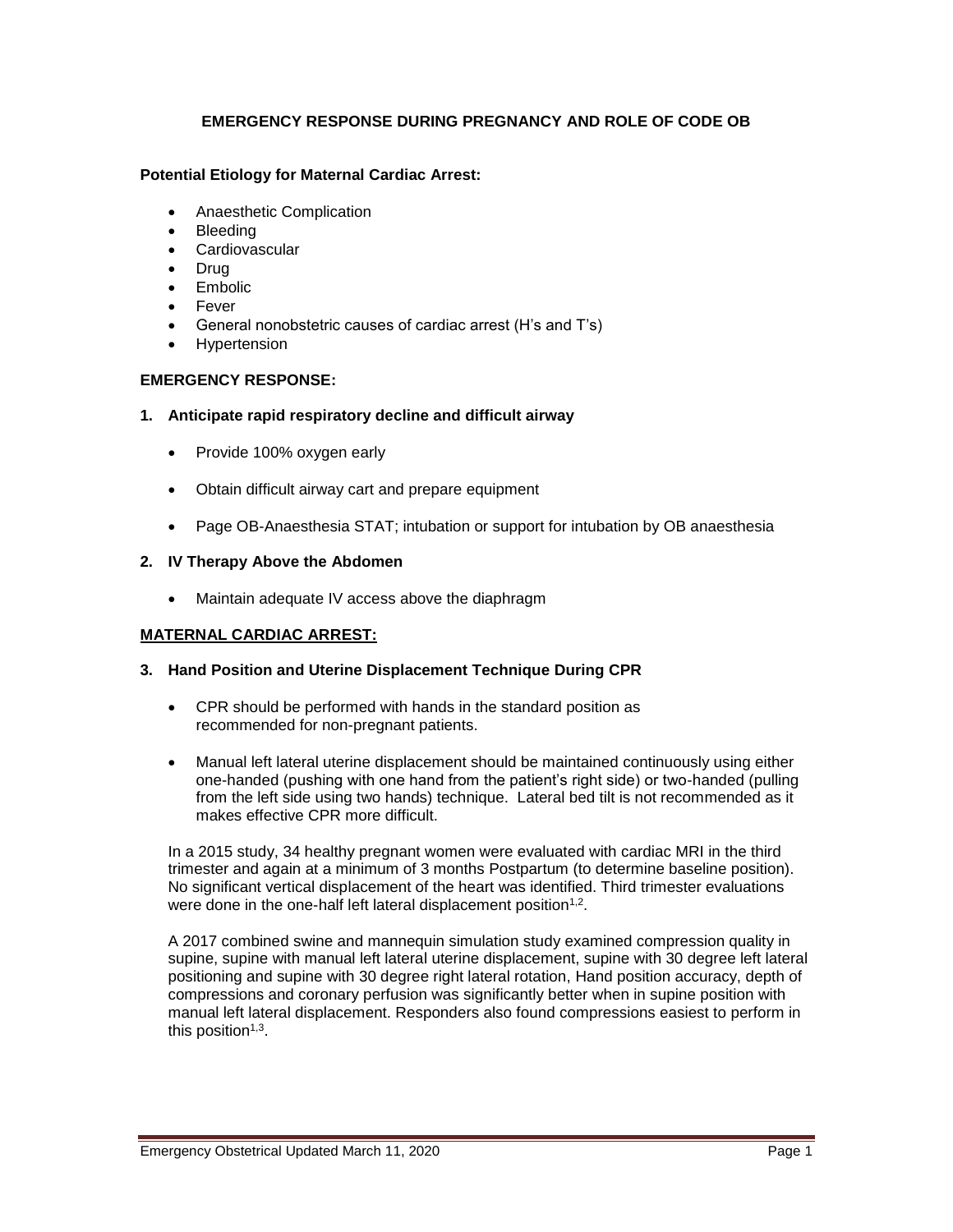## **4. Remove Fetal Monitoring during Cardiac Arrest**

• Remove internal (OBCU nurse will be present) and external monitor

### **5. Perimortem Cesarean Section**

• Perimortem Cesarean Section should be initiated at 4 minute following initiation of CPR if no Return of Spontaneous Circulation (ROSC)

In maternal cardiac arrest where there is a "visibly gravid uterus", vena caval and aortic compression may compound maternal circulatory collapse, regardless of fetal viability despite manual uterine displacement.

When cardiorespiratory deterioration in a pregnant patient is evident, a CODE OB should be called early. The duration of maternal shock and hypoxemia prior to cardiac arrest correlates to both maternal and fetal outcome.

The primary purpose of a Perimortem Cesarean Section is effective maternal CPR/circulation. Maternal survival and/or prompt reversal of shock correlates to neonatal outcome<sup>1</sup>.

A 2013 simulation study was consistent with previous published data regarding the diminished effectiveness of CPR during patient transport. When a perimortem cesarean delivery is indicated, it should be performed prior to patient transport whenever possible<sup>1,4</sup>.

#### **6. Antidote to Magnesium Toxicity Induced Arrest**

• If the patient is receiving magnesium sulphate at the time of cardiac arrest, the infusion should be stopped and 10 ml of calcium chloride 10% or 20 ml calcium gluconate 10% administered.

## **7. Standard ACLS**

Provide all other standard ACLS interventions including defibrillation, cardioversion and medications. Maternal survival is always the first priority.

Vasopressin may cause uterine contractions. Consultation with Obstetrics required.

#### **8. Consider Possible Causes for Persist Arrest or Shock**

Causes for ongoing maternal cardiac arrest or shock should be sought out and treated. The BEAU-CHOPS mnemonic may be a helpful way to think of other causes during resuscitation of a pregnant patient.

**B**leeding/DIC **E**mbolism cardiac/pulmonary/amniotic fluid **A**naesthetic complications **U**terine atony **C**ardiac disease: MI/ischemia/aortic dissection/cardiomyopathy **H**ypertension/preeclampsia/eclampsia **Other: All the standard ACLS guidelines (Hs and Ts) P**lacental abruptio, previa **S**epsis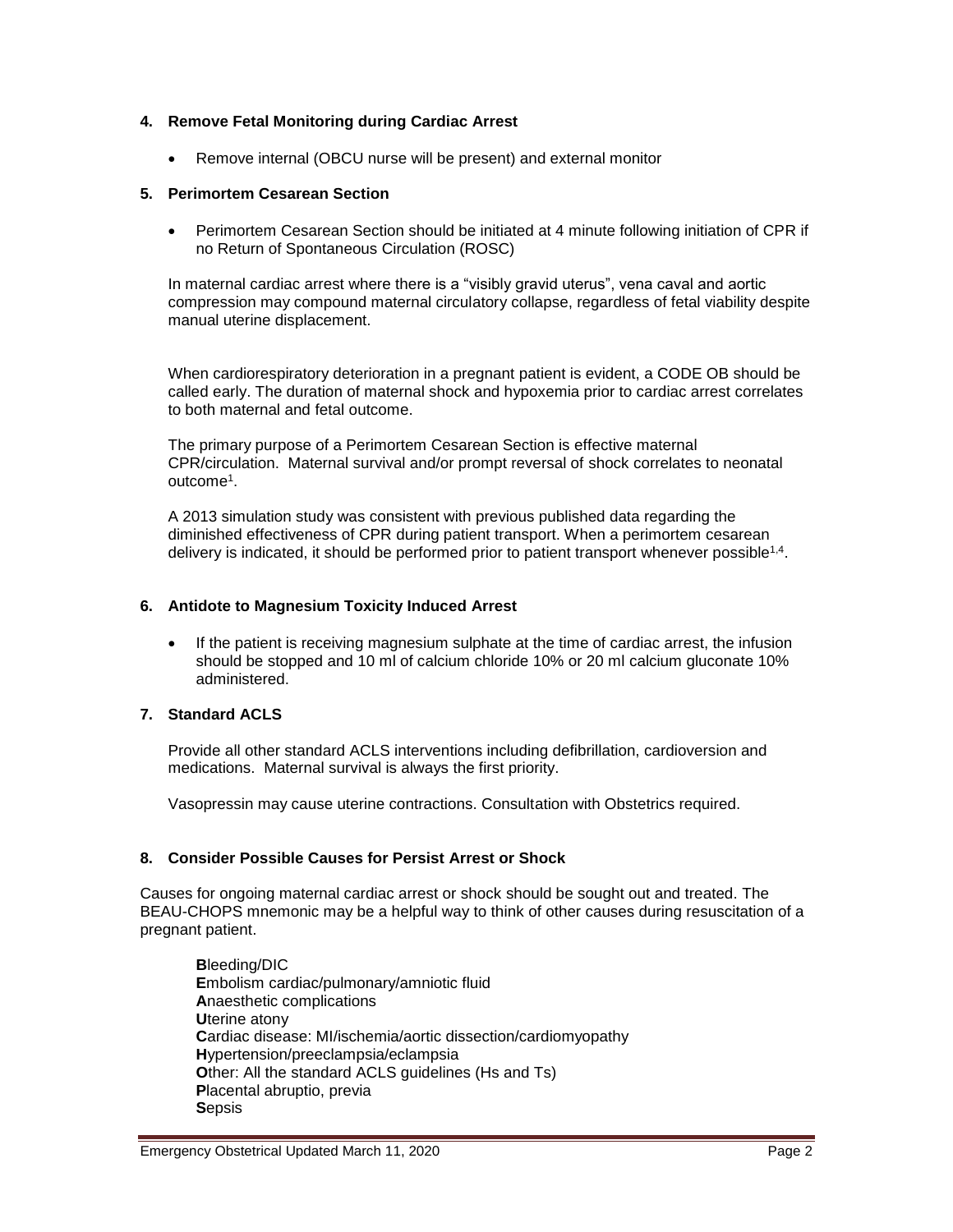## **9. Emergency response at Victoria Hospital are divided into 3 situations below:**

- 1. **Code OB**: activated when BOTH maternal and neonatal resuscitation may be required. This would include maternal cardiac arrest or any emergency in a pregnant woman where birth could be imminent.
- 2. **STAT OB Page:** for Postpartum emergencies or emergencies where gestation age is non-viable or uterus is below the umbilicus (neonatal resuscitation is not a consideration).
- 3. **Massive Transfusion Pathway**: may be required for any antenatal or Postpartum hemorrhage.

**NOTE:** there is no CODE OB at University Hospital. A CODE Blue plus STAT call to General Surgery should be made.

## 11. **CODE OB:**

Code OB is indicated when a multidisciplinary team is needed urgently, to respond to a lifethreatening maternal event with high likelihood of risk to, or imminent delivery of a potentially viable fetus. Code OB should not be used if neonatal resuscitation is not desired (see #2).

**Indications:** Maternal Cardiac Arrest if the fundal height is at or above the umbilicus (regardless of fetal viability), of if there is potential IMMINENT or unplanned birth of a viable fetus.

In CCTC, emergency delivery (vaginal and C-Section) and neonatal resuscitation equipment will be maintained at the bedside at all times for gestational age > 23 weeks or as directed by Obstetrics.

#### **Emergency Response:**

- a. Continue maternal CPR and ACLS protocol. Review modifications above.
- b. Dial 55555 and request "**CODE OB**". CALL BEFORE THE PATIENT ARRESTS IF CONDITION IS DETERIORATING!

"Code OB" will activate all of the following pagers (DO NOT ASK FOR THESE PAGERS INDIVIDUALLY):

- Obstetrical resident
- OB/GYN Consultant on-call
- OB Anaesthesia Resident on-call
- OB Anaesthesia Consultant on-call
- **Obstetrical Care Unit Charge Nurse**
- NICU senior resident or nurse practitioner
- **NICU RN**
- **NICU RRT**
- **NICU Charge Nurse**
- **PCCU** resident
- Pediatric Rapid Response Team (PCCOT)
- Adult Code Blue
- **CCOT**
- c. Ensure infant warmer is on (manual). Turn on infant wall suction
- . d. Ensure someone is stationed at **both** locked doors to provide access and directions by emergency teams.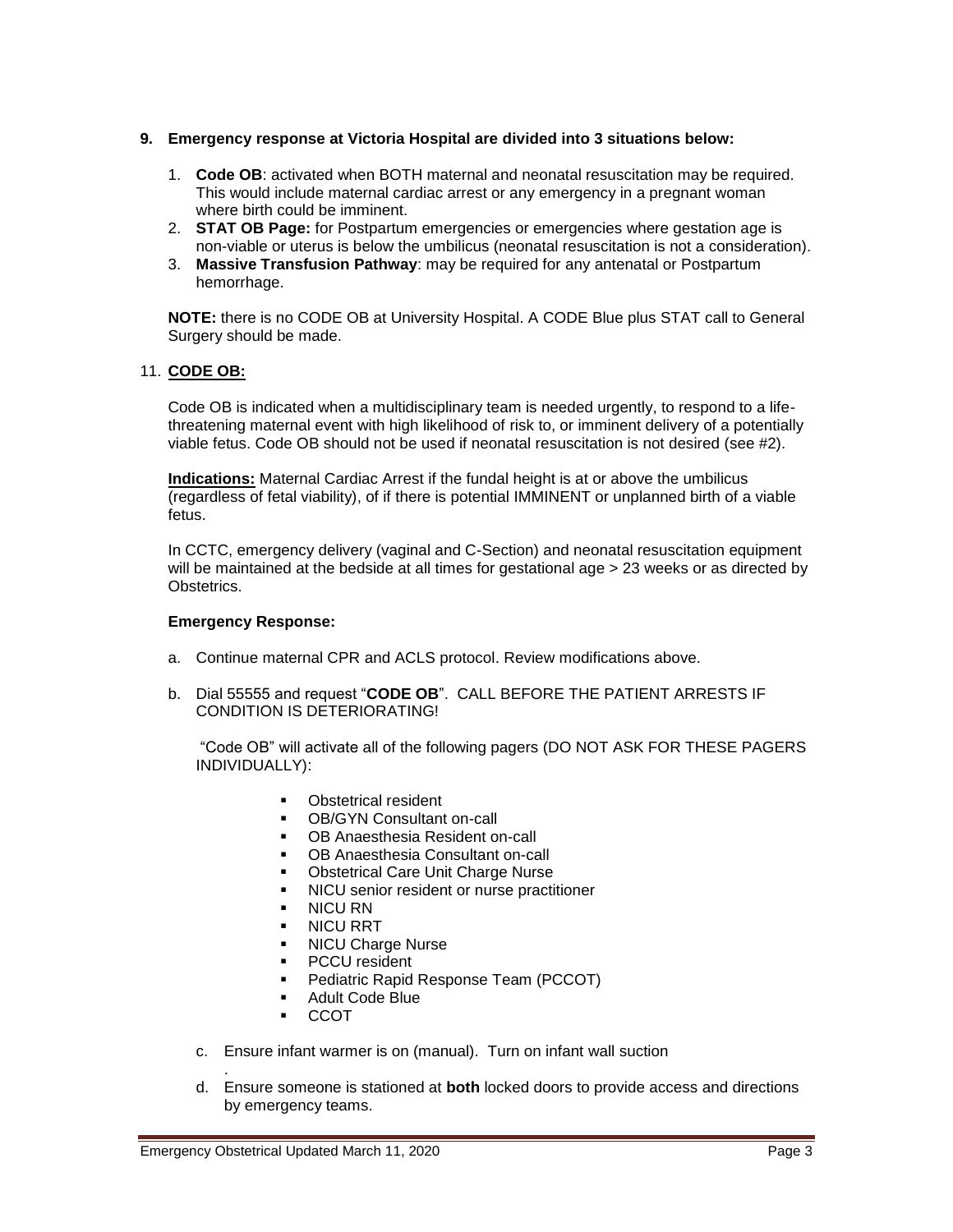- e. PCCU will usually arrive before NICU due to geography. They will provide initial neonatal resuscitation as required. The NICU team will take over the neonatal resuscitation upon their arrival.
- f. Assign one member of the team to "crowd control". Be firm. No one should enter the maternal or neonatal resuscitation room who does not have a specific task. All others need to be instructed to leave the room and Bay.

If you have extra help, they may be needed to care for other patients.

Thank those who are not needed and release them (e.g., CCU team).

## **2. EMERGENCY OBSTETRICAL RESPONSE WHERE NEONATAL RESUSCITATION WOULD NOT BE REQUIRED:**

This includes any maternal emergency where an obstetrician's support is required urgently, but neonatal resuscitation is not desired. This could include antenatal hemorrhage with a non-viable fetus or Postpartum hemorrhage.

- a. Continue maternal resuscitation
- b. Dial 55555 and request **all** of the following individuals STAT (*do not use OB STAT* **if a decision has been made not to offer neonatal resuscitation).** 
	- i. STAT OB Resident
	- ii. STAT OB Consultant
	- iii. STAT OB Anaesthesia Resident
	- iv. STAT OB Anaesthesia Consultant
	- v. STAT OBCU Charge Nurse
- c. Ensure someone is stationed at both locked doors to provide access to emergency teams

## 3. **MATERNAL HEMORRHAGE:**

A physician must contact the Blood Transfusion Lab to activate the Massive Transfusion Pathway. Be sure to identify this as an obstetrical bleed and consider ordering fibrinogen replacement early (cryoprecipitate is currently the usually ordering standard).

Unlike the Trauma Pathway, blood transfusion lab will ensure products are available and keep up with your needs, but each product will require a physician order (in Trauma Pathway, BTL automatically releases them per protocol).

It is essential to assign a "runner" who will run to the BTL for blood products once the pathway is activated. [Activate the Massive Transfusion Pathway Kit.](https://www.lhsc.on.ca/media/2024/download)

#### **4. Neonatal Delivery, Fetal Death or Stillbirth**

The determination of stillbirth is based on a combination of gestational age and the presence or absence or breathing. The social worker may remain involved when a patient is in CCTC.

## **Definitions:**

#### **Abortus:**

A fetus born without signs of life that hasn't reached 20 completed weeks and/or 500 g is considered an abortus (products of conception) and is not a registered birth.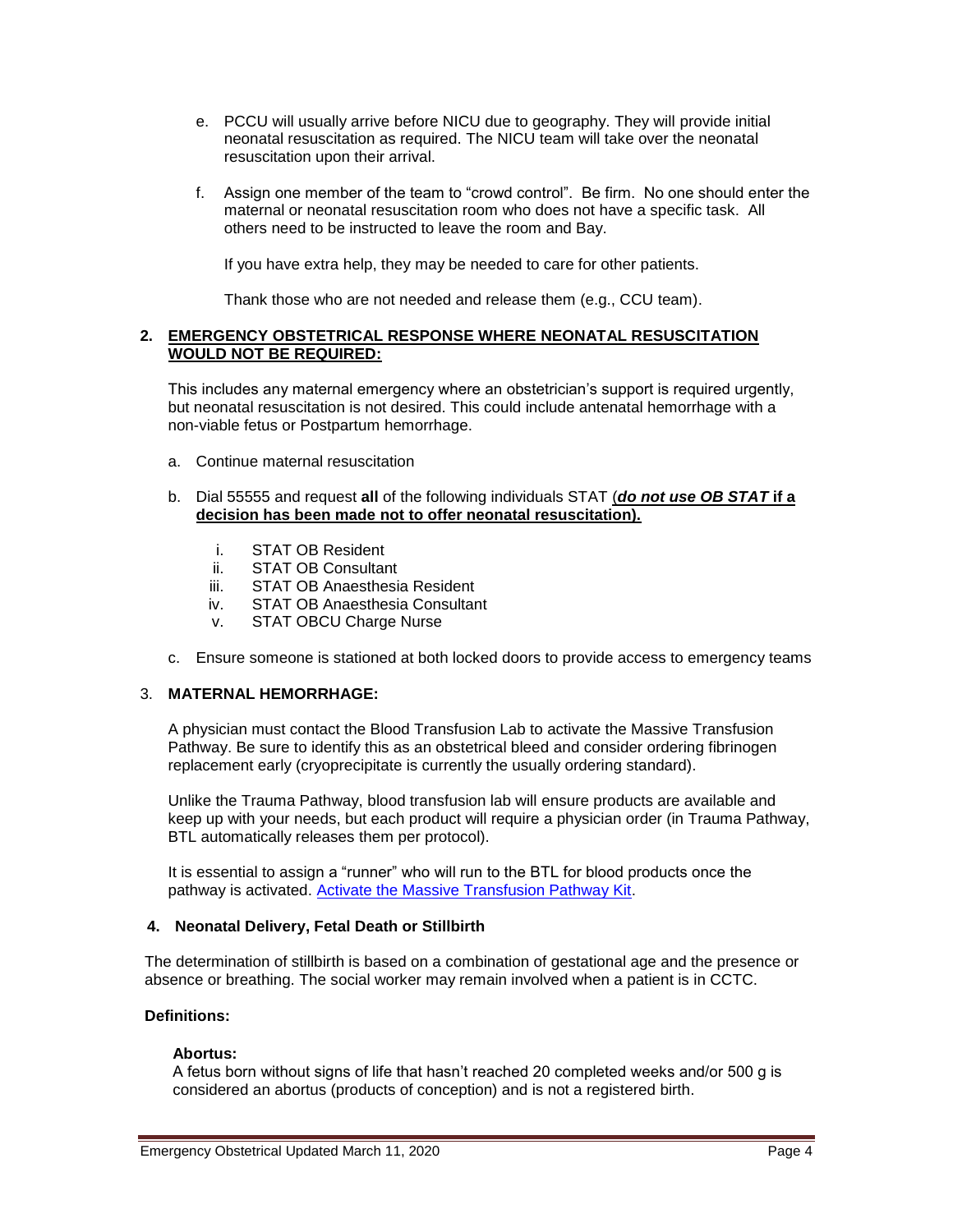## **Stillbirth:**

A fetus born without signs of life (if it has reached 20 completed weeks and/or 500g) is registered as a stillbirth.

## **Live Birth:**

Any fetus born with signs of life (heart beat, breathing, pulsating of cord) is a live birth. If the infant dies after being born alive, it is registered as a neonatal death. This could occur any time after 16-17 weeks.

### **Accountability for Care:**

#### **Accountability for Stillbirth and Abortus:**

In Perinatal Care, abortus and stillbirths are cared for under Obstetrics by Obstetricians and OBCU nurses. A nurse from OBCU will provide care in conjunction with the CCTC nurse in the event of stillbirth or abortus, and will assume responsibility for any provincial registration requirements. The OBCU nurse will initiate fetal memory box creation for these situations.

## **Accountability for Live Birth:**

NICU nurses are accountable for the registration and support of neonates (born alive). For neonates who are expected to die imminently, the OBCU nurse may assume responsibility for care in conjunction with the NICU nurse. The NICU nurse will be responsible for birth/stillbirth registration and will initiate neonatal memory box.